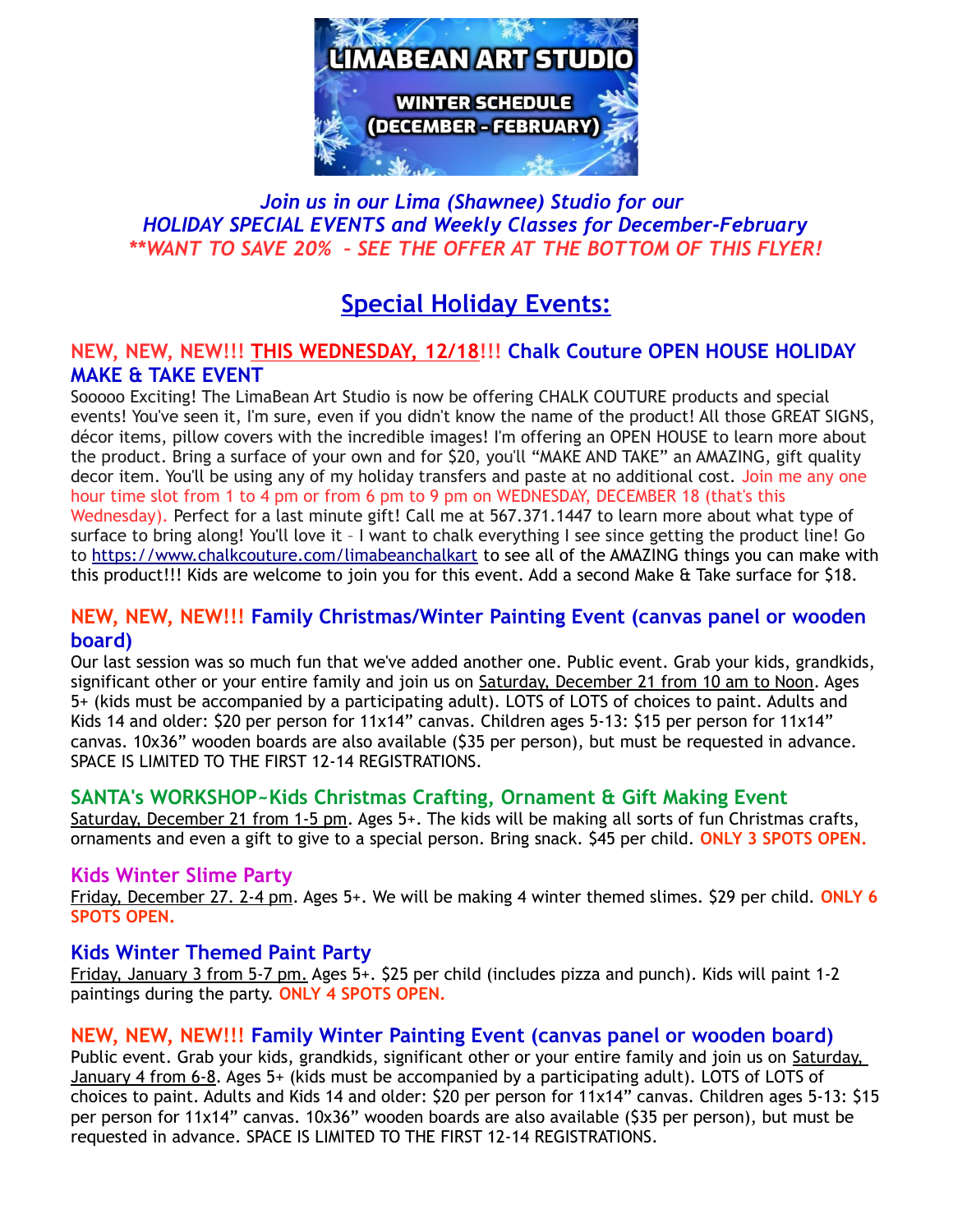### **NEW, NEW, NEW!!! Chalk Couture OPEN HOUSE MAKE & TAKE EVENT – (including Valentine's Day Images). Tuesday, January 14 from 1-8 pm.**

The LimaBean Art Studio is now be offering CHALK COUTURE products and special events! You've seen it, I'm sure, even if you didn't know the name of the product! All those GREAT SIGNS, décor items, pillow covers with the incredible images! I'm offering an OPEN HOUSE to learn more about the product. Bring a surface of your own and for \$20, you'll "MAKE AND TAKE" an AMAZING, gift quality decor item. You'll be using any of my transfers (including several Valentine's Day ones) and paste at no additional cost. Create a second surface for \$18 and use up to one additional hour. **Join me any one hour time slot from 1-8 pm.** CALL ME to learn more about what type of surface to bring along! You'll love it – I want to chalk everything I see since getting the product line! Go to<https://www.chalkcouture.com/limabeanchalkart> to see all of the AMAZING things you can make with this product!!! Kids are welcome to join you for this event.

### **NEW, NEW, NEW!!! Create Your Valentine's Day Box Workshop for Kids**

Saturday, February 8 from 11-2 pm. Send a shoe box and any requirements/limitations stated by your school and we'll have lots of fun materials the kids can use to design their boxes. \$25 per child.

### **NEW, NEW, NEW!!! Valentine's Day Family Painting Event**

Public event. Grab your kids, grandkids, significant other or your entire family and join us on Saturday, February 8 from 5-7 pm. Ages 5+ (kids must be accompanied by a participating adult). LOTS of LOTS of painting options. Adults and Kids 14 and older: \$20 per person for 11x14" canvas. Children ages 5-13: \$15 per person for 11x14" canvas. SPACE IS LIMITED TO THE FIRST 12-14 REGISTRATIONS.

#### **NEW, NEW, NEW!!! KID'S Valentine's Day Paint Party (3 HOUR EXTENDED VERSION) When's the last time you got to actually go out for a Valentine's Day dinner??**

Here's your chance. We are offering an EXTENDED Kids Valentine's Day Themed Paint Party. Friday, February 14 from 5-8 pm. Ages 5+. \$35 child (includes pizza and punch). Kids will paint 1-2 paintings during the party.

## **WEEKLY PROGRAMS**

## **Weekly Art Classes (KIDS/TEENS):**

#### **Monday After School Art Club (ages 5-12) 4:15-5:45 pm**

(1/6, 1/13, 1/27, 2/3, 2/10, 2/17, NO CLASS on 1/20 due to the holiday). \$99 per child (\$79 for sibling in same class) for 6 - 90 minute classes.

#### **Monday Teen Art Club (mature 11 year olds and up) 6-7:30 pm**

(1/6, 1/13, 1/27, 2/3, 2/10, 2/17, NO CLASS on 1/20 due to the holiday). \$109 per child (\$89 for sibling in same class) for 6 - 90 minute classes.

### **Wednesday After School Art Club (ages 5-12) 4:15-5:45 pm**

(1/8, 1/15, 1/22, 1/29, 2/5, 2/12). \$99 per child (\$79 for sibling in same class) or 6 - 90 minute classes.

#### **Thursday After School Art Club (ages 5-12) 6-7:30 pm**

(1/9, 1/16, 1/23, 1/30, 2/6, 2/13). \$99 per child (\$79 for sibling in same class) or 6 - 90 minute classes.

# **Weekly Art Classes (ADULTS & MATURE STUDENTS):**

## **BEGINNER CROCHET – Mondays 7:45-8:45 pm (1/27, 2/3, 2/10 and 2/17)**

**Have you always wanted to learn to crochet? Join us in January and February for 4 sessions. You will learn how to make a SCARF! Along the way, you'll be learning 4 different stitches, how to change colors, tie off and weave in ends. An initial skein of yarn and hook are provided as part of the class fee. You'll bring in the yarn for your scarf during the second class. Open to adults and mature students (10 years old and older). \$59 per student.**